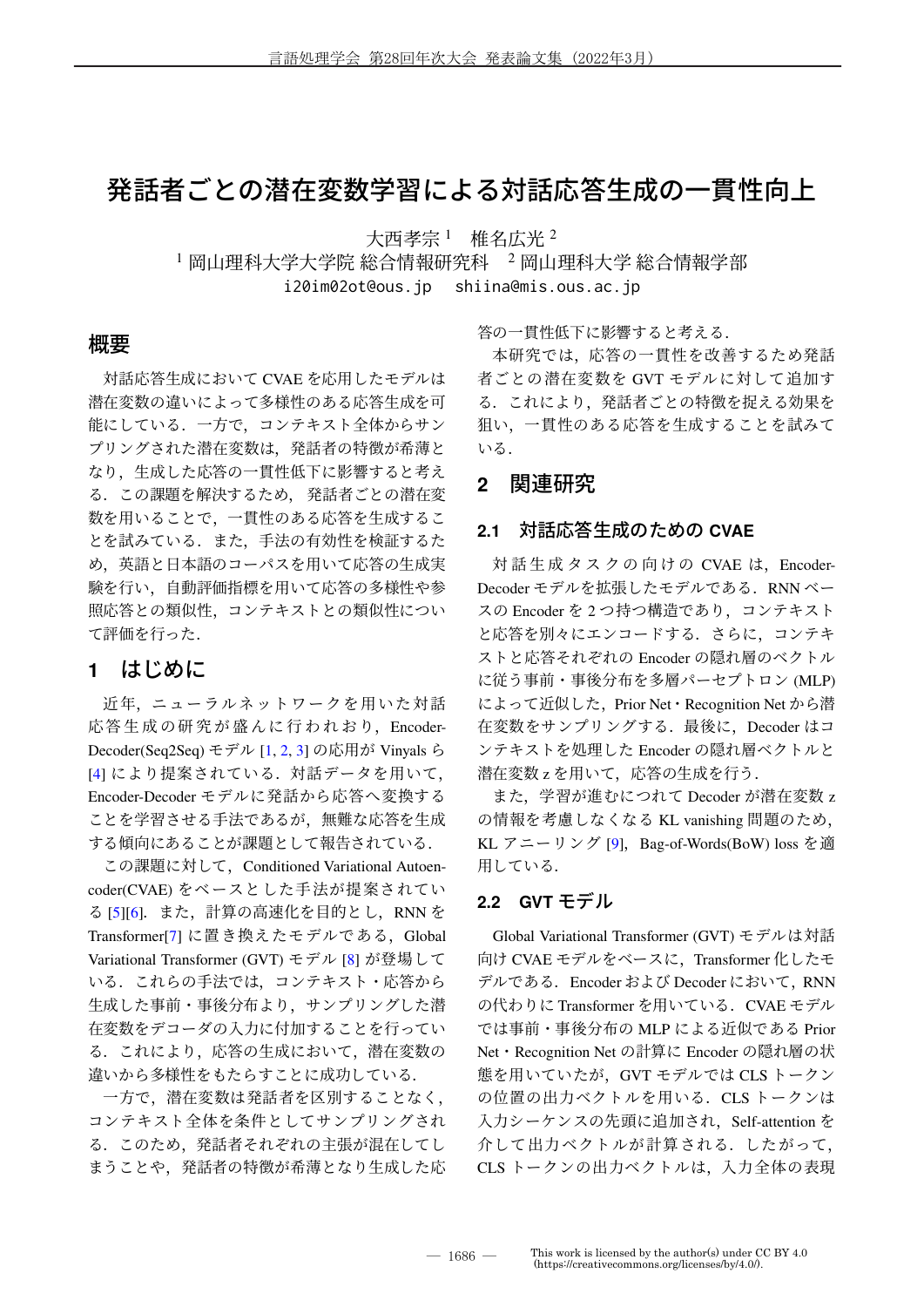

したベクトルとみなすことができる.Prior Net・ Recognition Net からサンプリングされた潜在変数 は,Decoder の入力の先頭に追加し,応答の生成に 利用される. また、CVAE と同様に潜在変数 z を Decoder に考慮させるため、KL アニーリング及び BoW loss を用いて学習を安定させている.GVT モ デルの概略図を図 1 に図示する.

### **3** 各発話者ごとの潜在変数の生成を 行う提案手法

コンテキスト全体から生成した潜在変数では、発 話者ごとの特徴が希薄になり一貫性にかける応答を 生成する一因であると考えられる. そこで本研究で は,発話者ごとの潜在変数を GVT モデルに対して 追加し,モデルが生成する発話の一貫性を向上させ る効果を狙う.

提案モデルでは,GVT モデルと同様にコンテキス トと応答の入力を処理し, Prior Net · Recognition Net から潜在変数 z をサンプリングする. 加えて、各発 話者ごとの入力からも Prior Net を生成し潜在変数 z をサンプリングする.

コンテキストは対話を行う 2 者の発話を一つにま とめたものであり,それぞれの発話者ごとに分割す ることができる.各発話者ごとにコンテキストを分 割し,入力シーケンスの先頭に CLS トークンを付加 した上で、それぞれ Encoder へ入力する. さらに, CLS トークンの位置の出力ベクトルから事前分布を 生成し,各発話者ごとの潜在変数をサンプリングす る.通常の潜在変数に加えて,応答の発話者の潜在 変数を Decoder の入力の先頭に追加し、応答の生成 において利用する.また,GVT モデルと同様に KL



<sup>図</sup> **<sup>1</sup>** Global Variational Transfo (GVT) モデル <sup>図</sup> **<sup>2</sup>** 各発話者ごとの入力を処理する Encoder <sup>を</sup> GVT モデルに追加した提案モデル

アニーリングおよび BoW loss を学習安定のために 用いる. 提案モデルの概略図を図 2 に図示する.

# **4** 応答の生成実験と評価

#### **4.1** 実験設定

ベースラインである GVT モデルと提案モデルに ついてマルチターンの対話応答生成を行う.データ セットには Ubuntu Dialogue Corpus [10] およびおー ぷん2ちゃんねる対話コーパス [11] を用いた. 前処 理として SentencePiece1)を用いてサブワードへの分 割を行っている.

#### **4.2** 評価手法

応答の多様性の自動評価 モデルによって生成さ れた応答の多様性を測定するため, dist-n[12] を用い る.n-gram の総数に対して n-gram の種類数が占め る割合を算出し,この比率が高いほど,多様性が高 いことを示す.

応答の類似性の自動評価 モデルによって生成さ れた応答と参照応答の類似性について,両者の埋め 込みベクトル間のコサイン類似度を計算することで 評価する. 2 種類の計算手法を用いる.

**Embedding-based-Metrics**[13] は,事前学習済みの 単語ベクトルを用いて文の類似性を評価する手法 であり,Embedding Average, Greedy Matching, Vector Extrema の 3 種類の算出法が提案されている. 本 研究では Embedding Average を評価指標として用い た. 事前学習済みの単語ベクトルとして、Ubuntu

<sup>1</sup>) https://github.com/google/sentencepiece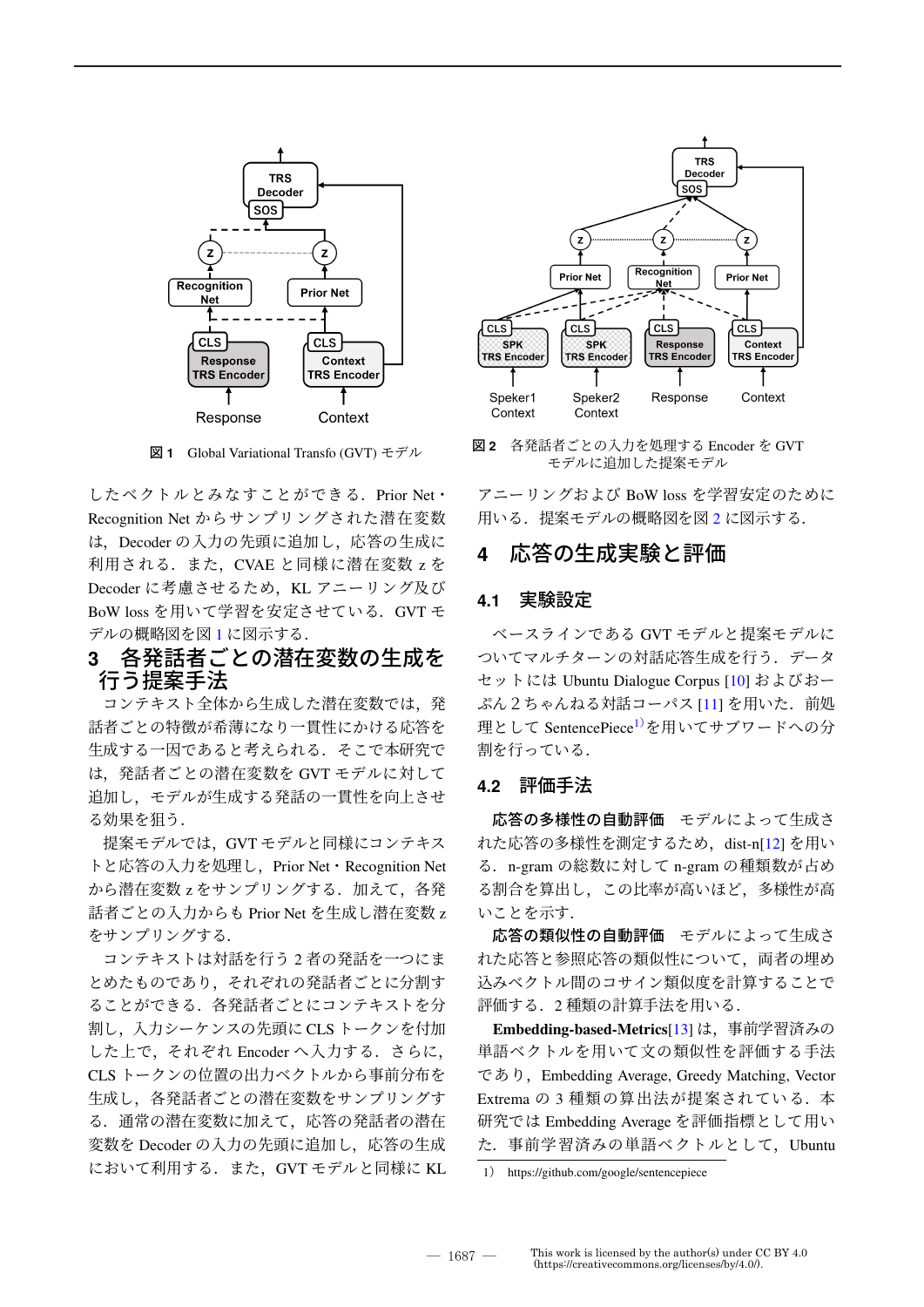| 衣 1<br> 谷七アルの目動評価結果         |                  |          |                   |                   |                   |  |
|-----------------------------|------------------|----------|-------------------|-------------------|-------------------|--|
| Ubuntu Dialogue コーパス        |                  |          |                   |                   |                   |  |
|                             | <b>Diversity</b> |          |                   | <b>Simirality</b> |                   |  |
| Model                       | dist-1           | $dist-2$ | $dist-3$          | $EMB_{w2v}$       | <b>BERT Score</b> |  |
| GVT モデル                     | 0.010            | 0.087    | 0.267             | 0.671             | 0.835             |  |
| 提案モデル: GVT + SpeakerEncoder | 0.014            | 0.096    | 0.256             | 0.626             | 0.825             |  |
| おーぷん2ちゃんねるコーパス              |                  |          |                   |                   |                   |  |
|                             | <b>Diversity</b> |          | <b>Simirality</b> |                   |                   |  |
| Model                       | dist-1           | $dist-2$ | $dist-3$          | $EMB_{w2v}$       | <b>BERT Score</b> |  |
| GVT モデル                     | 0.011            | 0.228    | 0.705             | 0.604             | 0.652             |  |
| 提案モデル: GVT + SpeakerEncoder | 0.015            | 0.364    | 0.853             | 0.662             | 0.657             |  |

表 **1** 各モデルの自動評価結果

表 **2** 参照応答の発話者の発話履歴と

| 生成した応答についての BERT Score                 |                   |  |  |  |
|----------------------------------------|-------------------|--|--|--|
| Ubuntu Dialogue $\Box - \wedge^2 \Box$ |                   |  |  |  |
| Model                                  | <b>BERT Score</b> |  |  |  |
| GVT モデル                                | 0.832             |  |  |  |
| 提案モデル: GVT + SpeakerEncoder            | 0.818             |  |  |  |
| おーぷん2ちゃんねるコーパス                         |                   |  |  |  |
| Model                                  | <b>BERT Score</b> |  |  |  |
| GVT モデル                                | 0.652             |  |  |  |
| 提案モデル: GVT + SpeakerEncoder            | 0.657             |  |  |  |

コーパスの評価には Google News Corpus で学習させ た Word2Vec の単語ベクトルを用いた. おーぷん2 ちゃんねるコーパスでは,日本語 Wikipedia で学習 させた Word2Vec の単語ベクトルを用いた.

**BERT Score**[14] は,事前学習した BERT[15] の埋 め込みを使用して,モデルによって生成された応答 と参照応答の類似性を評価する手法である.

発話の一貫性 発話の一貫性を調査するため、モ デルによって生成された応答と参照応答の発話者の 発話履歴について、BERT Score を用いて類似性を算 出する.

# **5** 実験結果

#### **5.1** 自動評価結果

各モデルが生成した応答の自動評価結果を表 1 に示す. 生成した応答の多様性においては、Ubuntu コーパス及びおーぷん2ちゃんねるコーパスのどち らにおいても提案モデルのスコアが向上している. 一方で参照応答との類似性については,Ubuntu コー パスとおーぷん2ちゃんねるコーパスで反対の結果 となった. これは、データセットの性質が影響した 表 **3** Ubuntu Dialogue Corpus およびおーぷん2ちゃんね る対話コーパスを用いた各モデルの対話生成例

| Ubuntu Dialogue $\overline{\Box} - \angle \angle \overline{\Diamond}$ |                                                                                                           |  |  |
|-----------------------------------------------------------------------|-----------------------------------------------------------------------------------------------------------|--|--|
| Context                                                               | 発話 1:hi any expert for grub and boot here?                                                                |  |  |
|                                                                       | $\mathcal{H}$ 話 2:sorry whats the problem?                                                                |  |  |
|                                                                       | 発話 3:my system isn't boot from the second hdd                                                             |  |  |
| <b>Response</b>                                                       | $\overline{GVT}$ $\overline{\tau}$ $\overline{\tau}$ $\overline{\nu}$ : I have to edit the grub partition |  |  |
|                                                                       | in ubuntu i will try?                                                                                     |  |  |
|                                                                       | 提案モデル:the drive is not supported with grub                                                                |  |  |
|                                                                       | 参照応答: it only boots from the first drive.                                                                 |  |  |
| おーぷん2ちゃんねる対話コーパス                                                      |                                                                                                           |  |  |
| Context                                                               | 発話 1:ついに茶が出るようになったか                                                                                       |  |  |
|                                                                       | 発話 2:ゆーめーじん?                                                                                              |  |  |
|                                                                       | <b>発話 3:**コテで有名</b>                                                                                       |  |  |
| <b>Response</b>                                                       | GVT モデル:( ^ q ^)クッソ難しいから                                                                                  |  |  |
|                                                                       | 提案モデル:じゃあ全然有名じゃないですw                                                                                      |  |  |
|                                                                       | 参照応答:なーる。まぁ。いーやー!                                                                                         |  |  |

と考えられる.おーぷん2ちゃんねるコーパスは多 様性に富んだ応答を数多く含むデータセットである ため,多様性の高い応答を生成する提案モデルがス コアを伸ばしている.逆に,Ubuntu コーパスはドメ イン固有のデータセットであるため、応答の多様性 は高くなく,提案モデルはスコアを落としている.

各モデルが生成した応答と参照応答の発話者の発 話履歴の類似性について自動評価結果を表 2 に示 す. こちらも提案モデルは、おーぷん2ちゃんねる コーパスではスコアが伸び,Ubuntu コーパスではス コアを下げており,生成した応答と参照応答の類似 性スコアと同じ傾向となっている.

#### **5.2** 応答生成例

Ubuntu コーパス及びおーぷん2ちゃんねるコー パスから各モデルが生成した応答例を表3に示す. Ubuntu コーパスの生成例では,両モデルともやや 見当違いの生成をしている.おーぷん2ちゃんねる コーパスの例では、両モデルの生成例とも文法的な